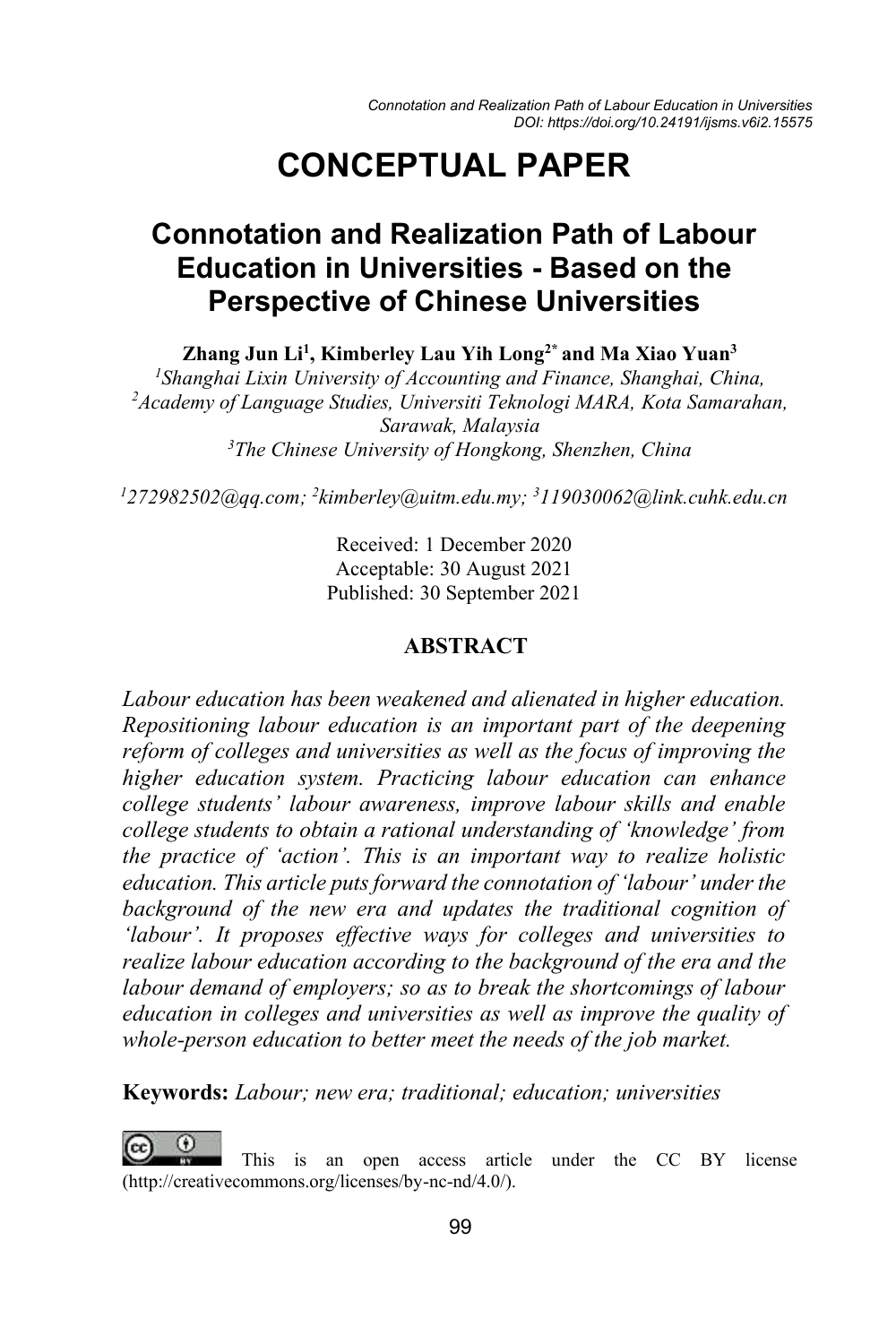#### **INTRODUCTION**

Due to the pressure of entering higher education and problems in the systems, labour education in colleges and universities has been weakened and downplayed for a long time; and there are many shortcomings. The first shortcoming is cognitive shortcoming whereby labour education is simply limited to the scope of manual labour, causing students to not be able to understand the connotation of labour. The second shortcoming is in the training method whereby there is no incorporation of new technology due to time and events, which causes students to dislike labour. The third shortcoming is in the practice and experience in which the lack of pertinence and synergy result in students not being able to work. The fourth shortcoming is the shortcoming in the results of feedback. The existence of utilitarian and formalist tendencies causes students to not cherish the fruits of labour (Luo, 2020). In addition, undergraduates in the new era are mainly post-90s and post-00s, and are heavily influenced by the Internet. The Internet contains diversified information and ideas, which makes contemporary college students advocate hedonism even more. They also have a weak sense of work and some even disrespect the results of other people's labour (Meng, 2020). These have become an issue that cannot be ignored in college education.

Labour is the basis for human survival and development and is the most basic social practice of mankind. The concept of labour is the basic attitude and fundamental view of human beings towards labour, and the establishment of a scientific concept of labour is of great significance to contemporary college students (Wang, 2018). Moral, intellectual, physical, art and labour education are a comprehensive positioning of human's basic qualities and the overall goal of social education (Wu, 2020). Reshaping labour education is a major supplement to the education system in the new era. At the same time, promoting the spirit of labour in the new era and guiding students to respect labour, love labour and create labour are conducive in promoting the overall development of students and hence are important and significant in further guiding students to establish the correct values.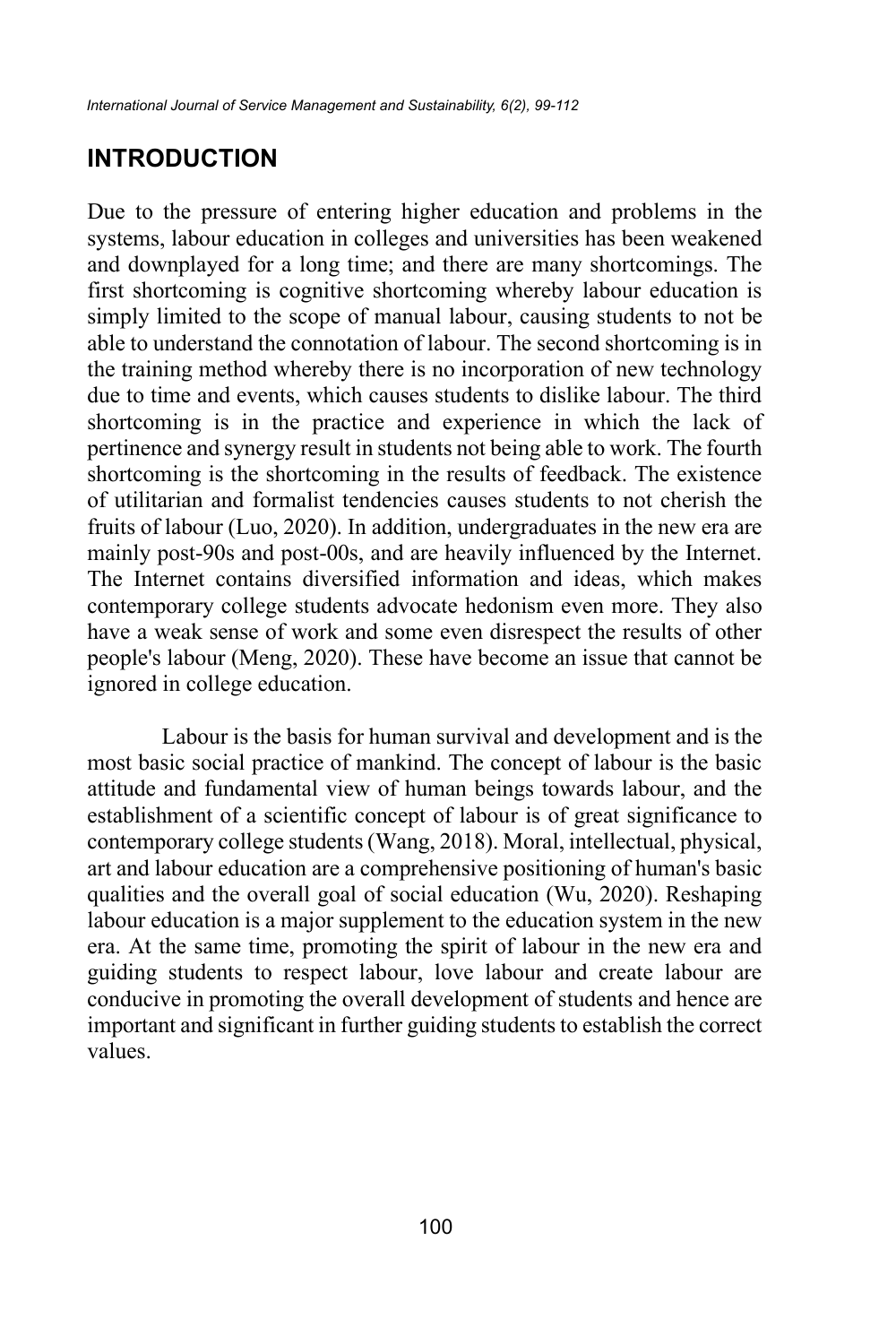### **RELATED LITERATURE**

#### **Labour Education and Its Definition in the New Era**

Labour education in colleges and universities refers to labour practice with educational significance (Wang & Jiang, 2020). It includes not only physical labour and mental labour, but also the cultivation of labour awareness. Labour education in colleges and universities should take students' professional learning and campus life as the main career; focus on professional goals as well as combine theoretical study in class and practice after class.

The concept of 'new era' was put forward by the report of the 19th National Congress of the Communist Party of China (2017.10.18): Socialism with Chinese characteristics has entered a new era, and the country has embarked on a new journey of decisive victory in building a moderately prosperous society as well as a modern socialist country in all respects. The report clarified the basic path of higher education's intensive development in facing the new era, new contradictions and new journey. Specifically, labour education should focus on the new form and content characteristics that it embodies in the new era such as the combination with professional education and public welfare activities; and the characteristics of human-machine collaboration and high-tech content endowed to labour education in the information age.

Labour education can cultivate the outstanding quality of students' diligence, and the cultivation of labour awareness is important to the growth of students. Love of work is a traditional virtue of the Chinese nation. The 'National Medium and Long-term Educational Reform and Development Plan (2010-2020)' promulgated in 2010 emphasized the need to strengthen labour education for students (Song & Zhang, 2020), cultivate students' labour awareness, and enable them to inherit the Chinese nation's excellent tradition, love labour as well as establish a glorious idea of labour. College students actively participate in all kinds of labour during school, take the initiative to receive labour education and establish the idea of labour glory, which will have a very positive effect on entering society and working positions as well as provide necessary preparations for college students to enter society.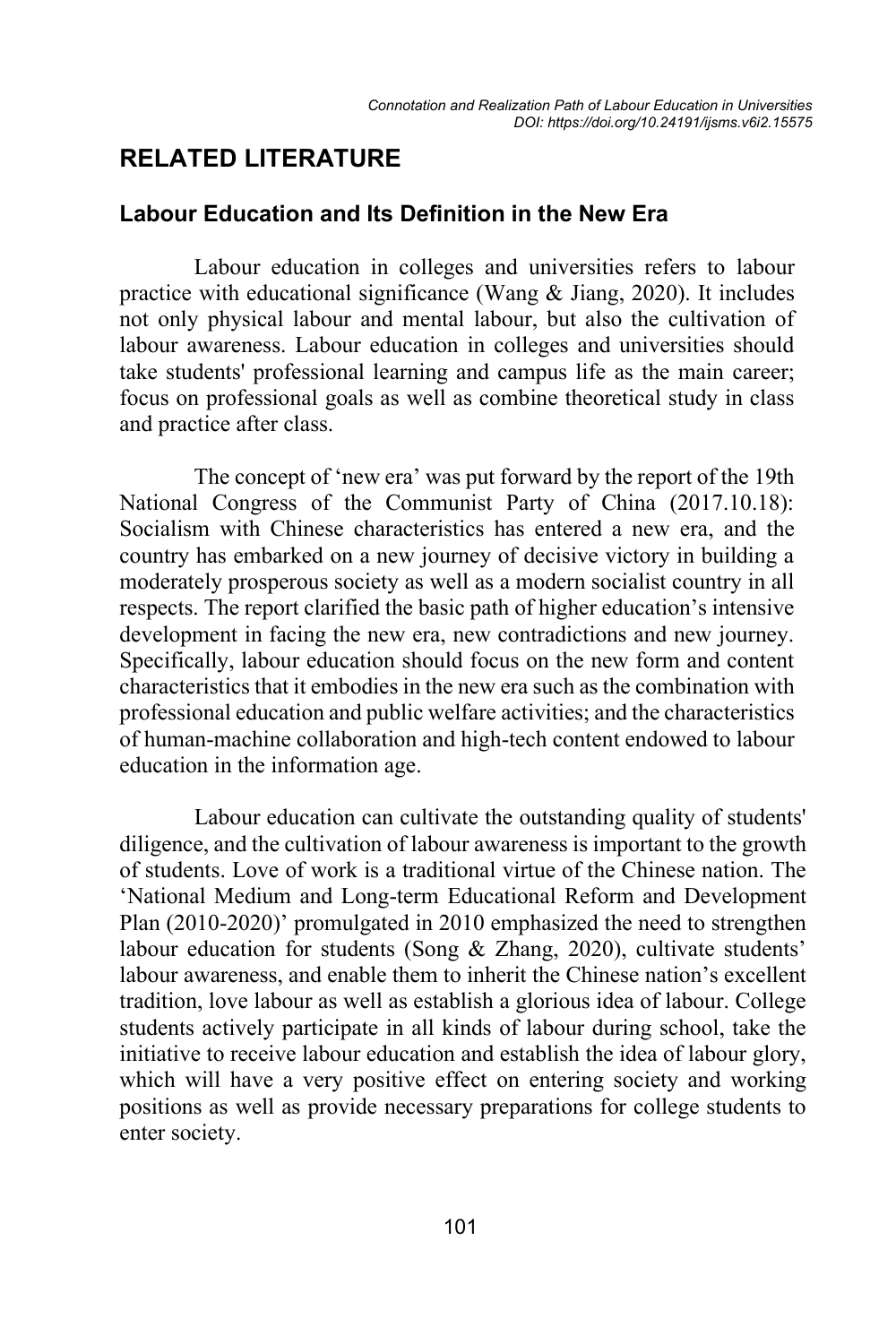Moreover, labour education is also a necessary way for colleges and universities to achieve the goal of talent cultivation. The development of modern society requires more and more high-quality talents. The quality of talents refers to the comprehensive quality, which includes one's labour skills and labour awareness. The training of labour skills requires a combination of theoretical knowledge and practical operation and labour education can combine students' theoretical knowledge with practice.

However, the current construction of the labour education training system in colleges and universities is not perfect and there is a phenomenon that college students' labour awareness is weak. Some college students even think that labour education is unnecessary, which makes it difficult for college students to develop labour habits. Under the background of the new era, society and enterprises have put forward higher requirements for college students, that is, they not only need to have professional skills, but also need to develop the habit of working through their perseverance and adhering to the hard work in a difficult environment. The spirit exerts its own value and lays a solid foundation for subsequent work and career. Based on this, this article will focus on analysing the path to the realization of labour education for college students under the background of the new era.

The exploration of labour education began in the last decade, and Luo (2020) pointed out the 'Four Ends' - education awareness, cultivation, practice experience and results feedback, to make up for the shortcomings of labour education in colleges and universities. On the other hand, Wu (2020) attempted to explore the status and role of enhancing labour education in four aspects, which are programme design, curriculum system, teachers' strength and labour practice bases. Moreover, Xiao (2020) proposed that the objectives of labour education should be clarified, the content of labour should be enriched, the form of labour education should be innovated and the field of labour education should be expanded. In addition, Wang and Jiang (2020) pointed out that labour education in colleges and universities has problems of different degrees in terms of curriculum setting, teaching practice, ideological and political education; and that it is necessary to strengthen the construction of the curriculum, use various forms to carry out labour education and establish a scientific and reasonable teaching guarantee system.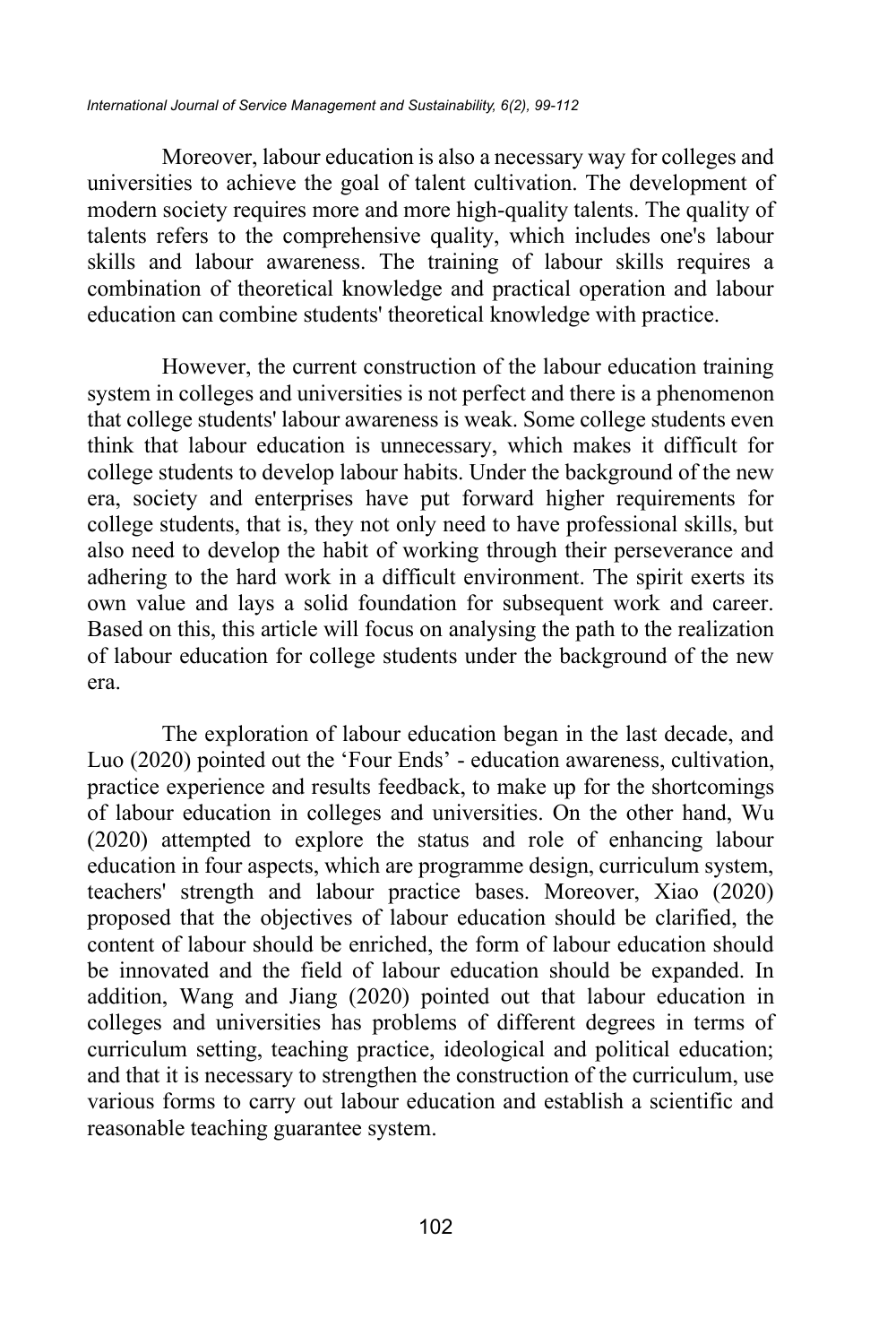The literature shows that labour education, as a characteristic of Chinese universities, has long been neglected and marginalized as compared to professional education. Even though some scholars and university civics workers have realized the problems and tried to make conceptual and systematic counter measures, there is still a lack of more concrete measures.

### **METHODOLOGY**

The research idea of the article is based on the investigation and study of the current situation of labour education in universities and colleges in Shanghai and the industry's demand for talented labour. This research puts forward the connotation of labour under the background of the new era, and updates the traditional cognition of labour according to the background of the era and the labour demand of employers. It also puts forward the effective ways for colleges and universities to realize labour education, cracks the shortcomings of labour education in colleges and universities, improves the quality of whole-person education, and better adapts to the needs of the job market. The specific research activities are as follows:

- University research: In order to complete the periodic survey report, the researchers investigated the current situation of labour education in universities in Shanghai and abroad through visits, networks and questionnaires. The main problems such as one-sided understanding of the connotation of labour, students do not work as well as improper teaching methods were identified;
- 2. Employer survey: In order to summarize the labour demand indicators of employers, the researchers also visited employers and industry associations at different levels to learn more about their labour literacy and skill requirements for graduates;
- 3. Logical analysis: In order to put forward the connotation and realization path of college labour education in the new era, the researchers compared and identified the gap of labour education model of colleges and universities with the indicators of employers.

This article attempts to construct the realization path of college students' labour education from five dimensions - concept update, labour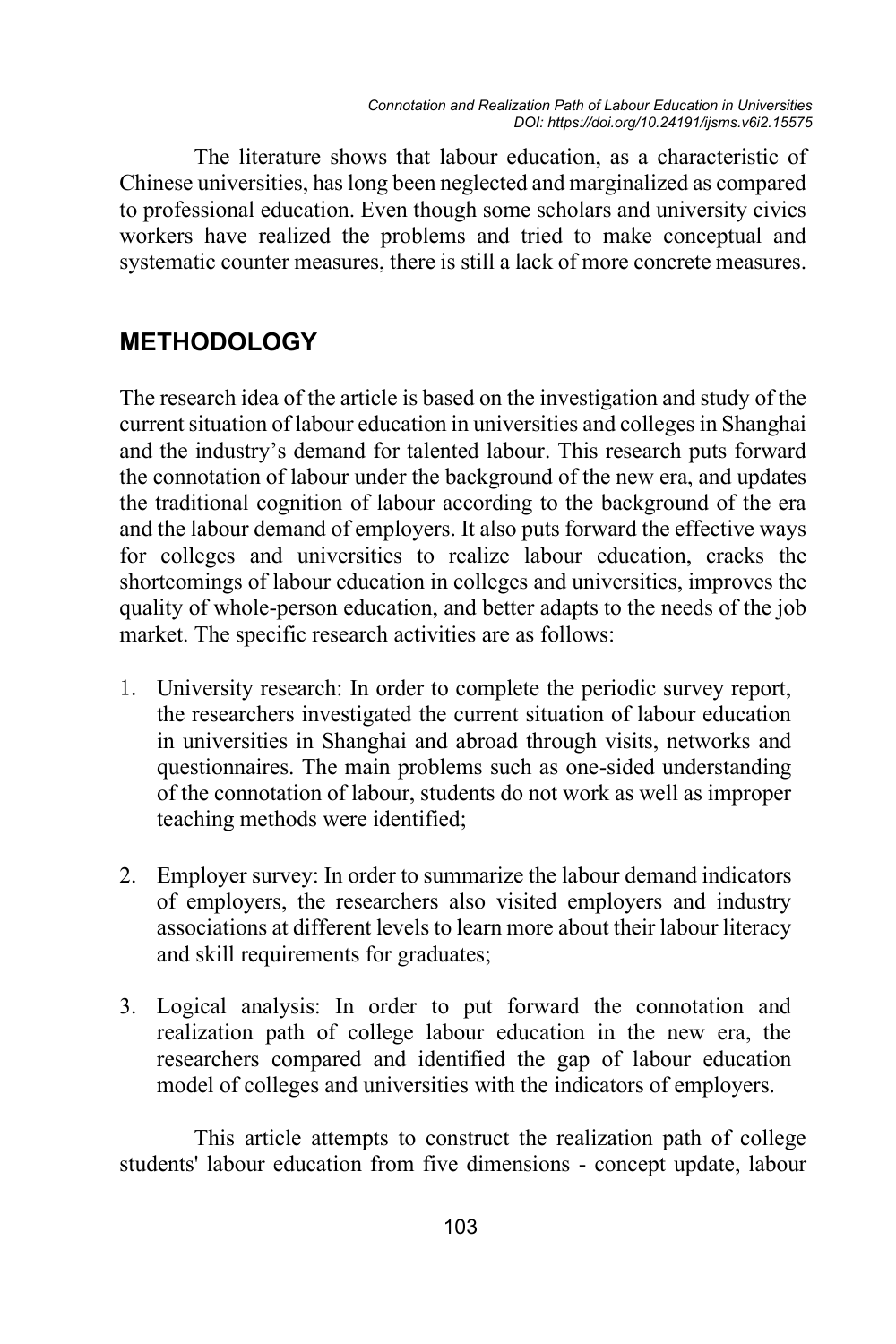education content, teacher team construction, labour base construction, and assessment system. See Figure 1 for details:



**Figure 1: Analysis of Labour Education Realization Paths**

### **ANALYSIS AND DISCUSSION**

#### **Improving the Position of Educational Concepts and Attach Importance to the Design of Labour Education Programs**

The design of the top-level plan determines the vane and guiding line of labour education in colleges and universities. The labour ability of the students and the labour education mechanism can be improved through the design of the labour education program. In doing so, it is necessary to improve the concept and position, the benchmark and core values of the society, to plan the implementation of labour education design with a long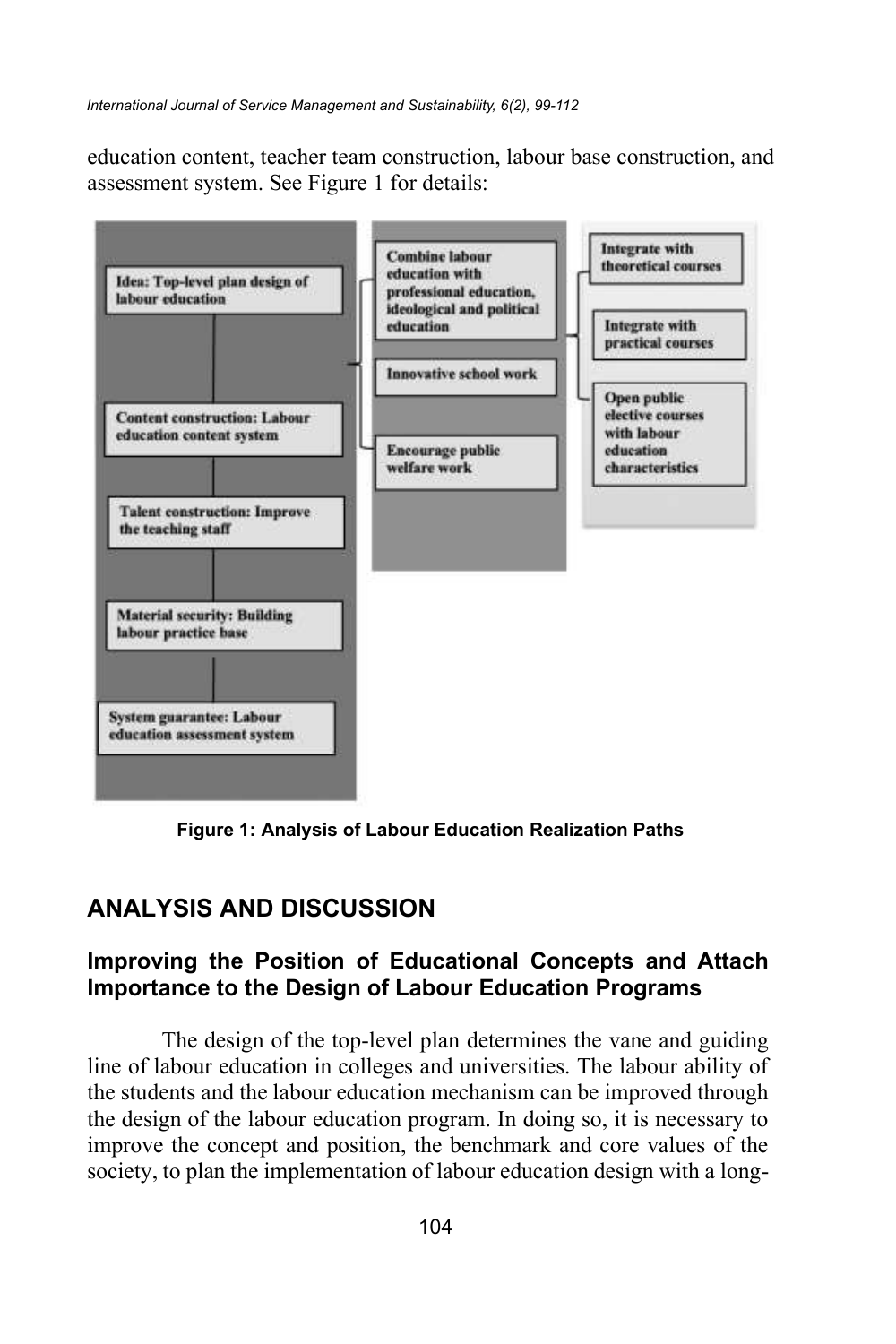term view, to raise the standard of talent training to the national standard for labour demand and to strengthen the cultivation of labour awareness among students (Wu, 2020).

#### **Innovating the Form of Labour Education and Building a Labour Education System**

There is integration of the labour education system with professional education, ideological education and political education. The integration of labour education into the talent training program of colleges and universities as well as infiltrating it into moral education (Song & Zhang, 2020) and strictly implementing it is the most important task of labour education. The following sections further illustrates the concepts:

#### **Integration of the concept of labour education in theoretical courses**

The connotation and importance of labour can be communicated to the students in a subtle and multi-dimensional manner in daily teaching in which the students' ideology can be updated, the students' sense of labour identity can be enhanced, a scientific understanding of labour can be formed and thus the labour ethics can be strengthened.

#### **Focus on professional experience labour in practical courses, increase on the proportion of labour education and deepen the integration of industry and education**

The different forms of labour education practices include strengthening close collaboration with industry enterprises, integrating labour education into professional experience and professional education, strengthening the education and cultivation of the spirit of human power, guiding students to accumulate professional experience and establishing a correct perspective on employment. This can also be discussed through case analysis, project teaching, speeches and debate competitions. Through the different forms of labour education practice, we can realize the transformation from knowledge-oriented to literacy- oriented; keep in pace with the era; combine network information technology, simulation experiment, artificial intelligence and other new technologies to expand the forms of labour education as well as enhance their interaction, timeliness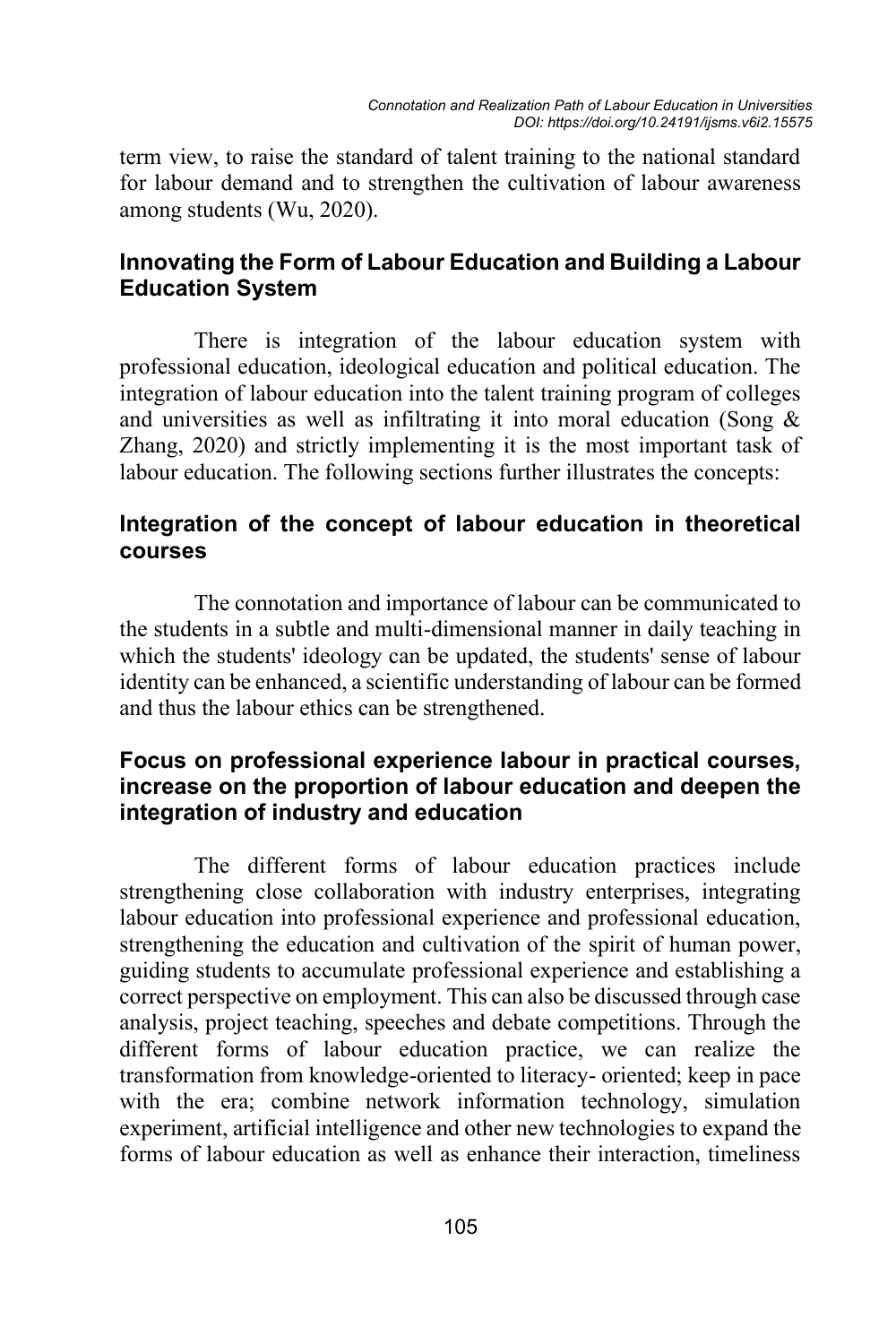and fun. Moreover, the form of labour education in practical courses can also be enriched by making full use of local traditional skills resources and combining traditional skills.

#### **Assurance of the general knowledge of labour education and offer publicly selected courses with the characteristics of labour education**

Through the design of educational, interesting and experiential labour classes, the scientific knowledge of various labour can be taught systematically to enhance students' interest. In addition, MOOCs, online classrooms, micro-classes and other methods can also be used to create labour education courses (Luo, 2020).

#### **Innovating school work**

The university campus covers a large area and has many infrastructures. This advantage can be used to carry out school affairs, enhance the students' sense of belonging to the school and the excellent qualities of respecting teachers and loving the school. It can start from the aspects of class, common labour area, campus facility maintenance, teaching equipment maintenance, dormitory housekeeping and others. It can be opened to students in the form of packaged projects and can be evaluated from various aspects such as project setting, development and efficiency; and can be enriched in the form of school labour and education function (Wu, 2020).

#### **Encouraging public welfare work and improving the level of social services for college students**

Labour education cannot be implemented independently, and must cooperate with social education and family education. Under the new situation, it is necessary to fully mobilize college students to participate in public welfare labour, enhance social service awareness and enhance college students' social service skills. Public welfare labour can rely on student organizations to carry out professional public welfare labour and promote the socialization of student organizations.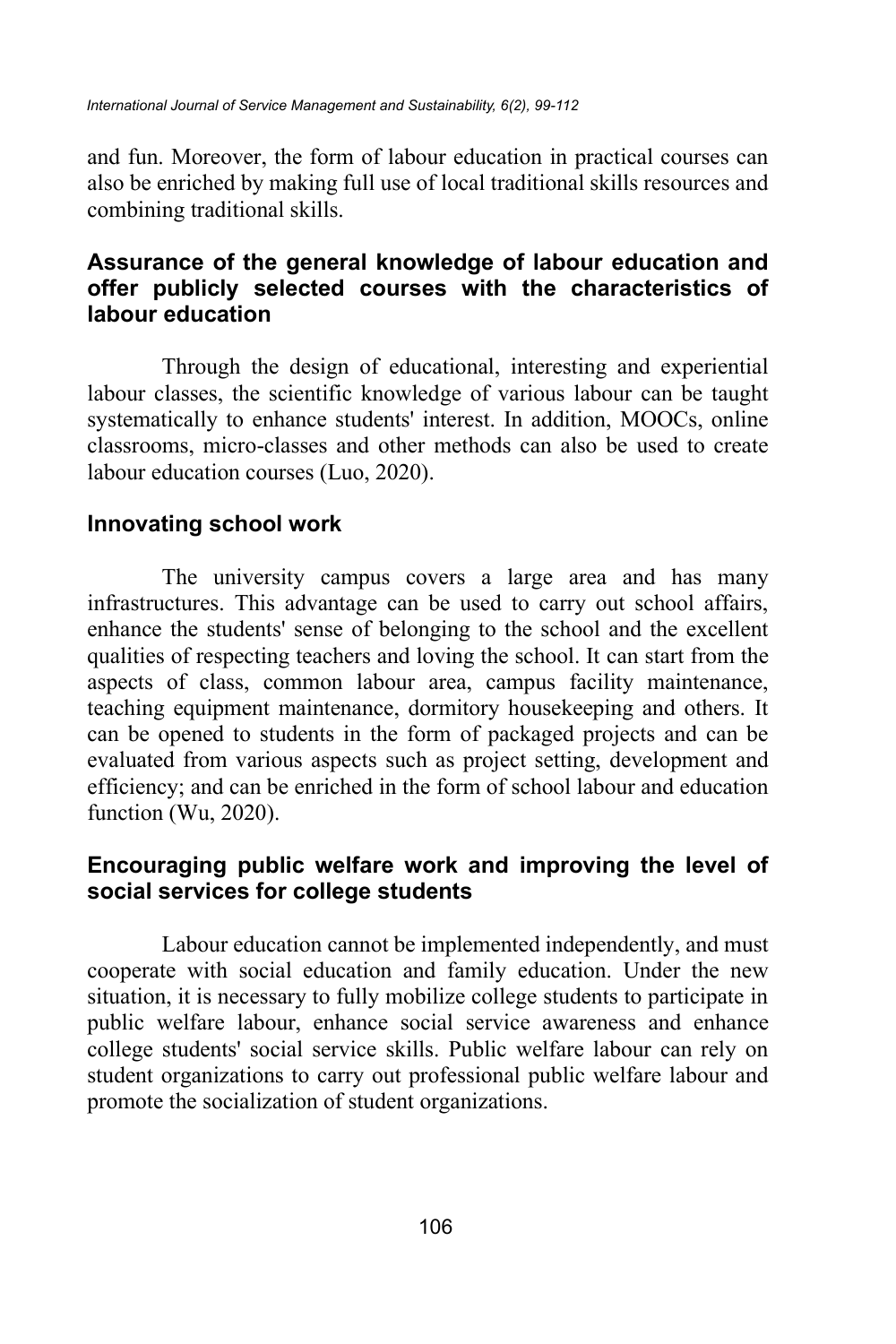#### **Enhancing the Labour Awareness and Ability of the Teaching Staff and Providing Labour Education Support**

A strong team of teachers is a key point for successful labour education. The teachers of labour education should have labour-oriented, practical subject background or long-term professional talents in a certain practical field. Through training, a team of high-level teachers with both theoretical knowledge and labour professional skills can be created to ensure the quality of labour education so as to meet the needs of the students for labour education (Wu, 2020). On the other hand, it is necessary to hire front-line labourers for activities such as the expansion of labour education teachers in colleges and universities in the form of training, project cooperation and others. This can encourage interactive exchanges and cooperative teaching between school teachers and industry teachers.

#### **Building Labour Practice Bases to Consolidate the Foundation of Labour Education**

Learning by doing, making progress and improving is an effective way of labour education (Xia & Zheng, 2018). Labour education is inseparable from a practical and distinctive subject practice base (Wu, 2020). It is necessary to establish and strengthen labour education bases through the 'school-enterprise alliance' model, 'school-local cooperation' and other forms. The labour practice base should highlight the local characteristics of labour and show the discipline characteristics of universities. Platforms such as docking companies, factories, network platforms and others can provide college students with internship training, professional services, social practice, work-study and others.

In addition, the innovation and entrepreneurship base focus on innovative and entrepreneurial labour, follows the laws of education, conforms to the development needs of the new era and effectively integrates the shaping of labour values with entrepreneurial awareness. This can promote the commercialization of college students' innovative ideas, further increase the conversion rate of college creative achievements and accumulate for students' vocational experience and the promotion of employment and entrepreneurship capabilities. These are also a form of labour practice base which are worth promoting.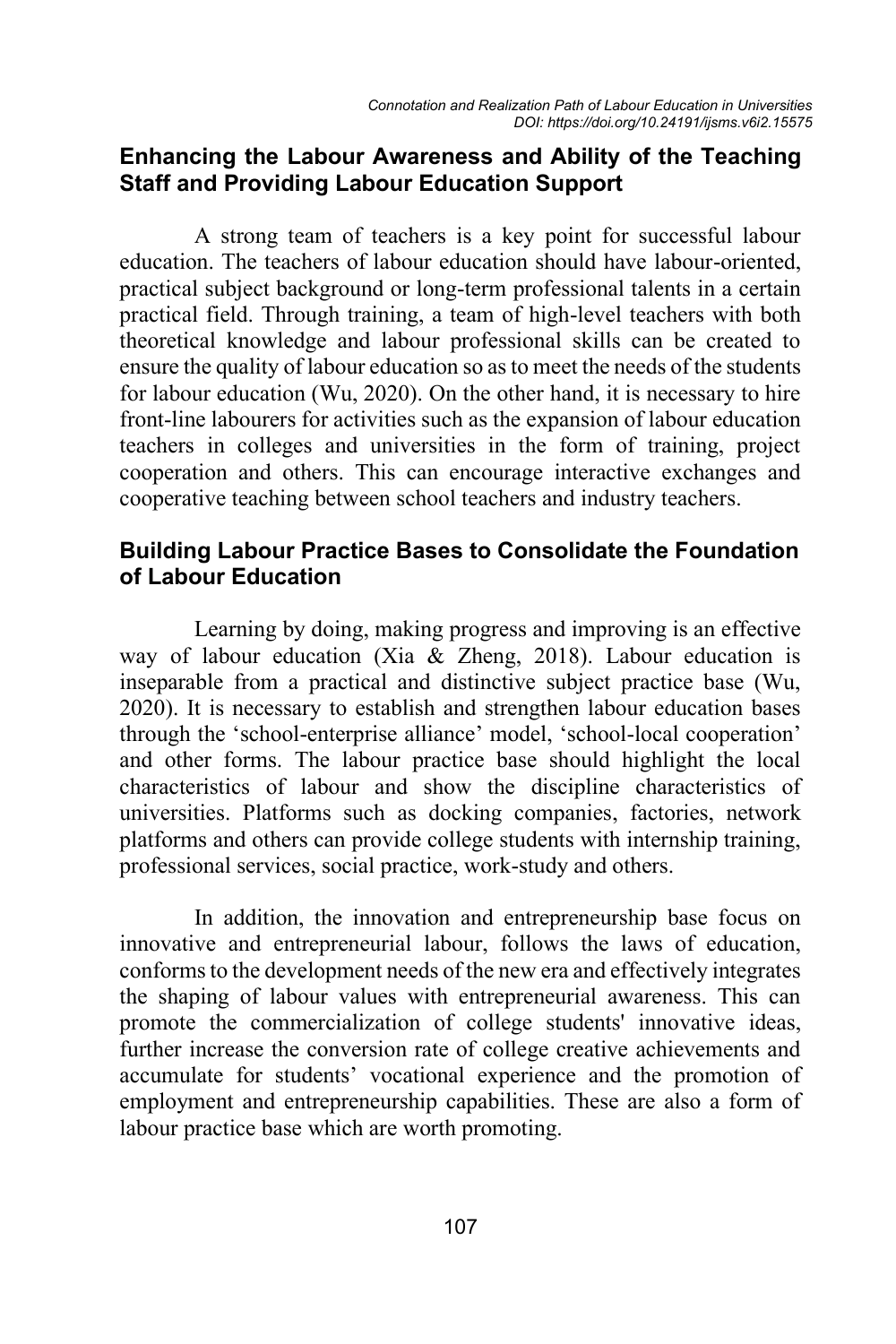*International Journal of Service Management and Sustainability, 6(2), 99-112*

It should be noted that in the Internet age, labour skills are characterized by human-machine collaboration and smart labour. Whether it is a traditional labour practice base or an innovation and entrepreneurship base, under the background of the new era, we must break through the shortcomings of traditional labour education that lacks technological content and actively use new technologies. Firstly, we must focus on cultivating college students' 'science and innovative thinking' and focus on emerging technical support and new changes in social services to cultivate students' scientific spirit and innovative thinking. Secondly, we must consolidate the foundation of 'network and labour education' and integrate new technologies such as linking cloud computing, big data, 5G, Internet, block chain and artificial intelligence in guiding students to interact 'online and offline' and carry out creative work. Thirdly, it is possible to open up a compound class of 'theory and production skills' (Xiao, 2020) to stimulate students' creative interest and train students' abilities in the compound work that combines mental and physical work in enhancing the students' ability to innovate and use.

#### **Constructing A Scientific and Reasonable Labour Education Assessment System to Avoid Formalization**

Labour education in colleges and universities should establish a scientific evaluation system (Wang & Jiang, 2020) to encourage students' endogenous motivation and enthusiasm and eliminate formalism and superficial glamour. To implement the labour education system, it is necessary for the labour education norms, labour education policy and labour education standards to be consistent with each other.

Specifically, labour education evaluation, labour achievement assessment, and labour education quality evaluation can be used as the starting point. The labour education evaluation system can be improved, the talent training program can be revised, the weight of labour education credits can be increased, the students' in- and out-of-class labour processes and results can be comprehensively and objectively recorded and incorporated into the credit evaluation system to increase the broadness of students' participation. Moreover, a labour results evaluation system can be established and actively selected. Furthermore, a model of labour education can be established, used as the basis for prioritization and included in the archives. In addition, the labour education teaching supervision, inspection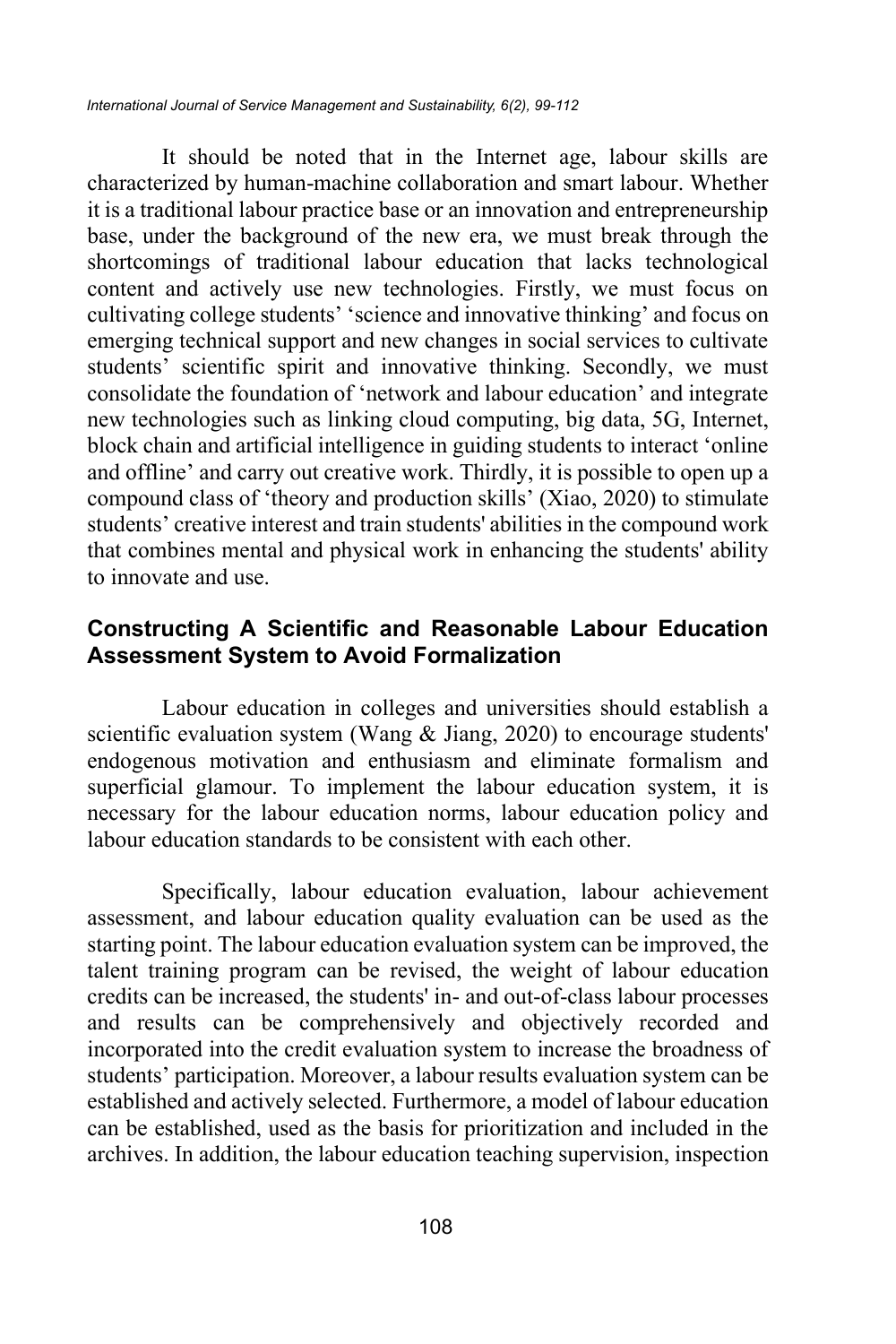and quality evaluation can be strengthened; the labour education quality monitoring mechanisms can be explored; and quality should be monitored as the basis for performance evaluation, while strengthening supervision and attaching importance to process management. Finally, in order to promote the implementation of labour education, it is necessary to strengthen the incentives for teachers to participate in labour education; consider converting them into class hours; grant workload recognition and remuneration; as well as affirm and reward teachers with outstanding performance so that students and the two main bodies of teachers are widely and deeply involved in labour education activities to avoid from becoming mere formalities.

Physical health is the foundation of the quality of a population and the physical health of college students is the guarantee of a strong country with talents. Incorporating labour education into the training plan for undergraduates is an important part of comprehensive education. Through labour education, college students' labour awareness can be enhanced, labour skills can be improved and the physical and mental health of students can be realized. These are the keys to cultivate qualified social people. It needs to be realized that labour education in colleges and universities is not a traditional simple manual labour, but a combination of specific labour, mental labour and also the cultivation of labour awareness. Professional learning and campus life should be used as the carrier, using both in-class and out-of-class methods. This conceptual update can be achieved in the following ways:

In the design of the top-level plan, it is necessary to take a longterm view, position the training goal of labour education at the level of training builders in the new era, raise it to the national standard for labour demand and improve holistic education. In terms of innovative labour education forms, labour education should be nested into the teaching of theoretical courses and practical courses. It is recommended to open labour general courses in the talent training program to achieve the same frequency resonance, complementary advantages, multi-party linkage and multidimensional construction of the labour education system of colleges and universities. Part of the campus labour can be packaged as a project and opened to students as well as evaluated in terms of project setting, development, efficiency and others to enrich the form and education function of labour education in colleges and universities. In addition to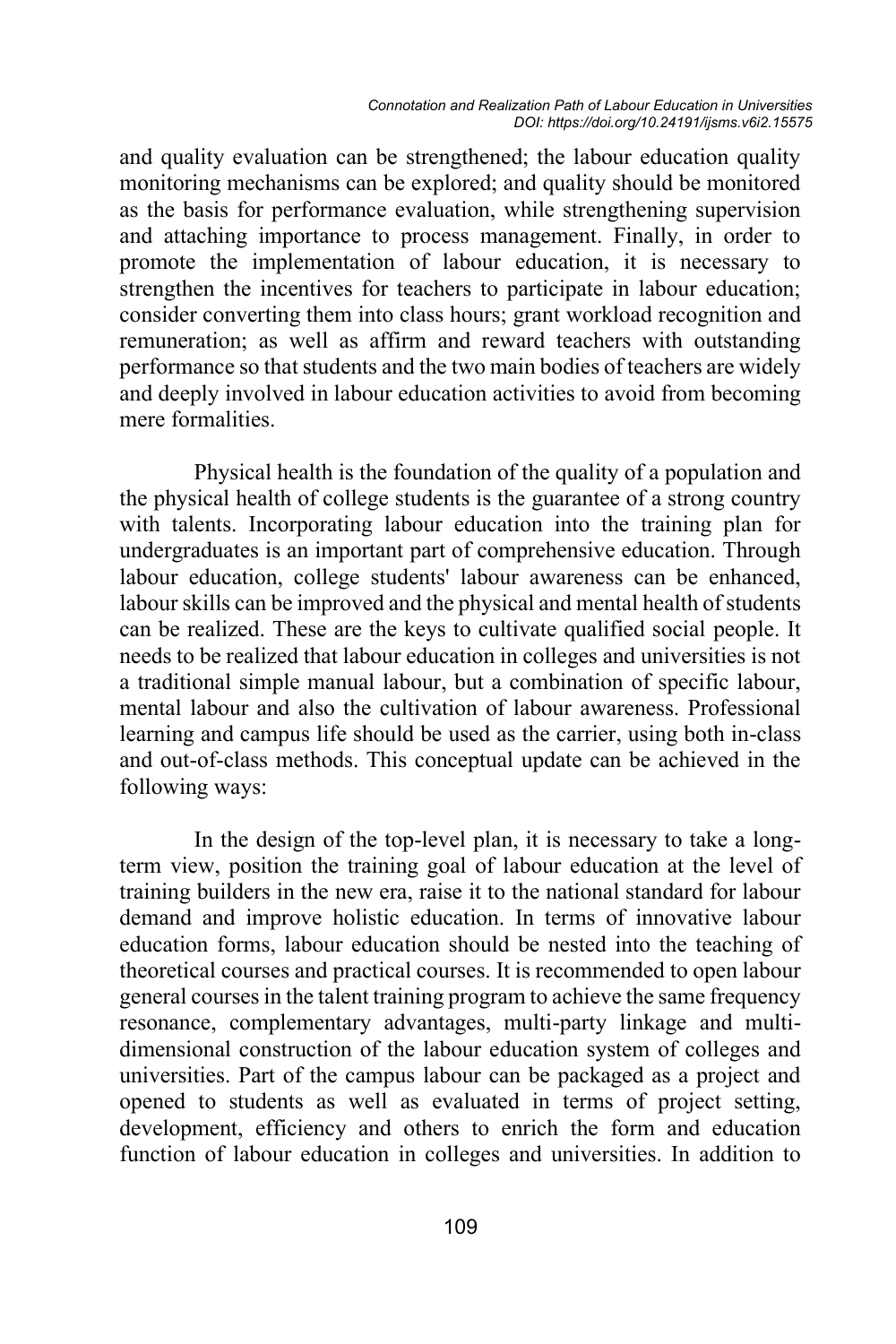school education, social labour education resources should also be integrated and college students should be mobilized to participate in public welfare labour so that their social service awareness can be enhanced. It is also recommended to create a team of high-level teachers with both theoretical knowledge and professional skills through training and induction. At the same time, front-line labourers should be hired to join the college labour education faculty to carry out cooperative teaching for labour education. Talent support can be provided by starting with the construction of a practice base with discipline characteristics and an innovation and entrepreneurship base to build a labour practice base and consolidate the foundation of labour education. Particular attention should be paid to the application of new technologies in labour education, starting with 'science and innovative thinking', 'network and labour education', 'theory and production skills', reflecting the characteristics of labour in the new era and enhancing student innovation in compound labour education. Besides, by creating labour ability, taking labour education evaluation, labour achievement evaluation, labour education quality evaluation as the starting point, constructing a scientific and reasonable labour education evaluation system, students and teachers can be widely and deeply involved in labour education activities to avoid being lost.

The renewal of labour education is a systematic project. In addition to the advancement of the high-level concept update, it can only start from the multi-dimensionality of the labour education content, the development of the teaching staff, the development of the labour education base and the related assessment and evaluation system, as well as comprehensively doing a good job in the upgrading and iteration of the education content. Only by updating the teacher reserve, guaranteeing materials and guaranteeing the system can labour education be more effective.

### **CONCLUSION**

This paper redefines the concept of re-education through labour in colleges and universities. It is pointed out that labour education in colleges and universities is not a traditional simple human labour, but a combination of specific labour and mental labour, and it also includes the cultivation of labour awareness. Professional learning and campus life should be used as carriers and they should be carried out jointly in and out of class. Moreover,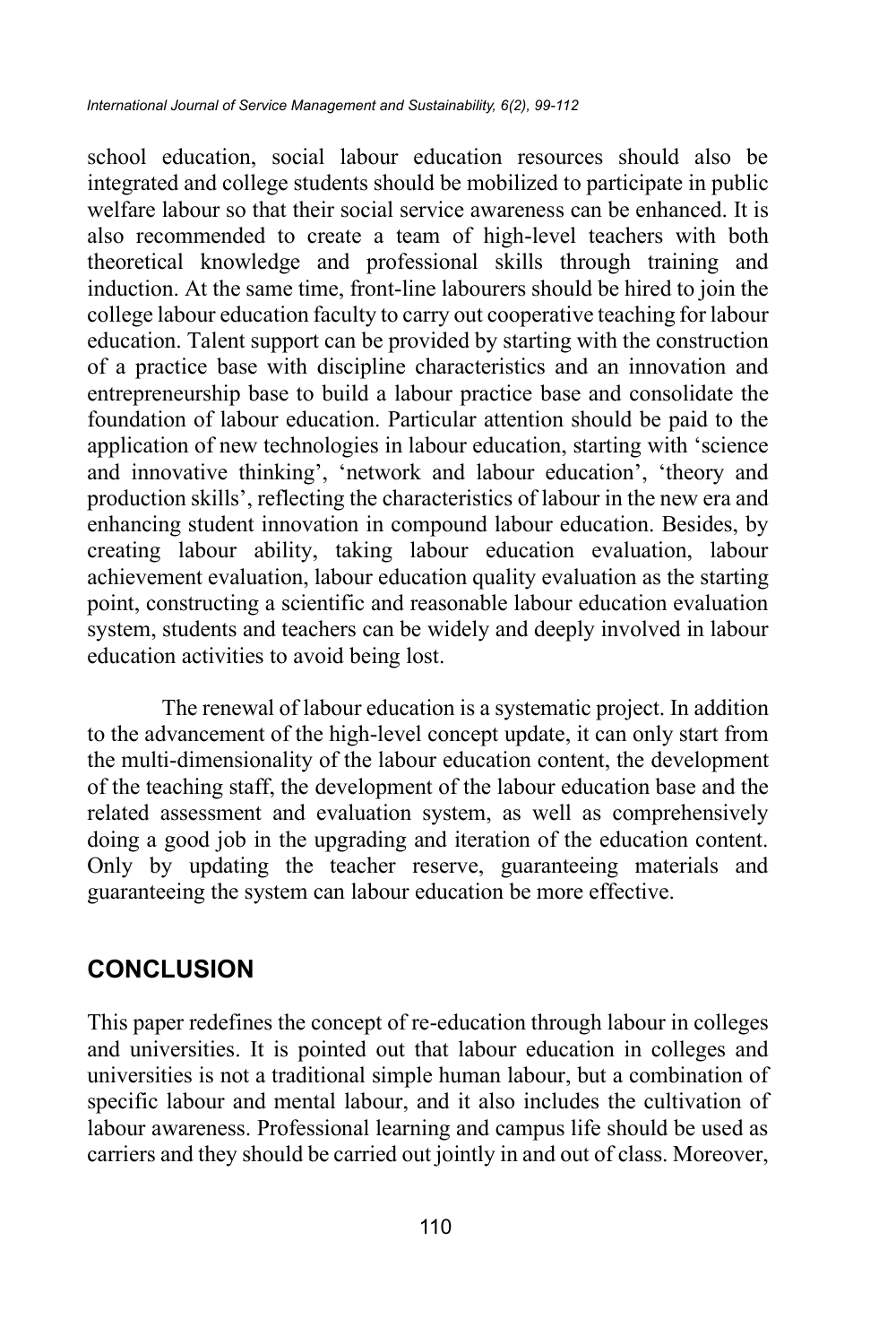it is proposed that labour education in colleges and universities is mainly realized through seven channels. In the design of the top-level plan, it is necessary to be far-sighted; to position the training goal of labour education at the level of cultivating social builders in the new era; to raise it to the national standard for labour demand, and to improve holistic education. It is also necessary to innovate the form of labour education; nest labour education into theoretical courses and practical courses; advocate the opening of labour general courses in the talent training program as well as realize the same frequency resonance, complementary advantages, multiparty linkage, and multi-dimensional construction of the college's labour education system.

Besides, universities can open part of campus's labour services to students in the form of packaged projects and conduct evaluations from various aspects such as project setting, development and efficiency as well as enrich the form and education function of labour education in colleges and universities. In addition to school education, we should also integrate social labour education resources, mobilize college students to participate in public welfare labour, increase social service awareness and enhance college students' social service skills.

It is proposed to create a team of high-level teachers with both theoretical knowledge and professional skills through training and employment; hire front-line workers to join the labour education faculty of colleges and universities at the same time; carry out cooperative teaching and provide talent support for the labour education branch. Starting with the construction of a practice base with disciplinary characteristics and an innovation and entrepreneurship base, it will build a labour practice base and consolidate the foundation of labour education. Particular attention should be paid to the application of new technologies in labour education, starting with 'science and innovative thinking', 'network and labour education', 'theory and production skills', reflecting the characteristics of labour in the new era, and enhancing student innovation in compound labour education in creating labour capacity. Furthermore, by taking labour education evaluation, labour achievement evaluation and labour education quality evaluation as the starting point, a scientific and reasonable labour education evaluation system should be constructed so that students and teachers can participate in labour education activities extensively and avoid becoming mere formalities.